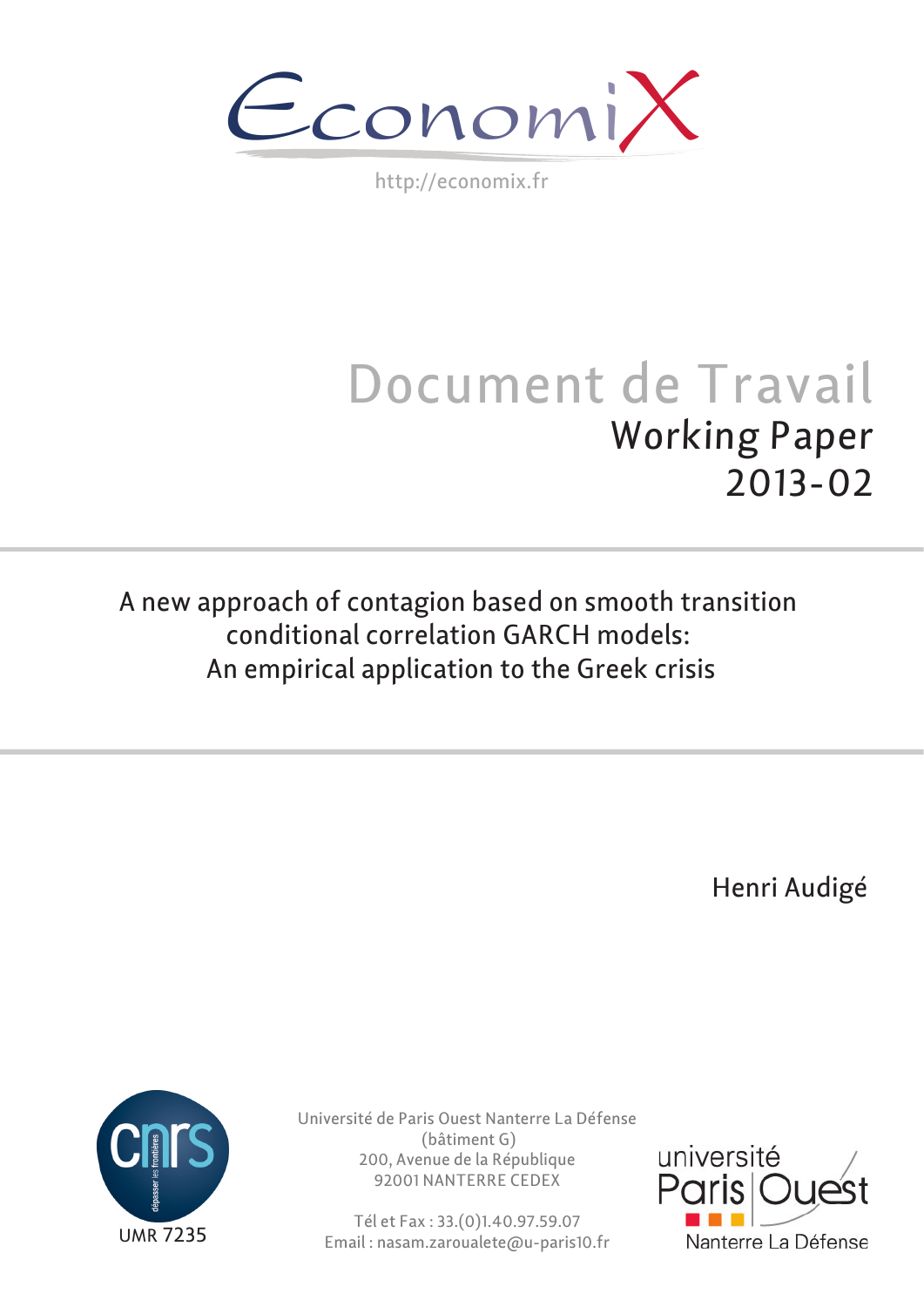#### **A new approach of contagion based on smooth transition conditional correlation GARCH models: An empirical application to the Greek crisis**

**Henri AUDIGE\***

#### **Abstract**

The objective of this paper is to gauge how and to which extent the surge in Greek sovereign bond rates in 2010 and 2011 has spilled over the rest of the Euro-area. To this end, we rely on a new class of contagion tests based on Smooth Transition Conditional Correlation GARCH models (STCC‐ GARCH). Our results highlight the existence of contagion and "wake‐up call" effects from Greece to Ireland and Portugal in 2010, and a decoupling in the correlations between Greece and other peripheral countries in 2011. Regarding the core countries, our findings suggest flight-to-quality effects from Greece to Germany and the Netherlands.

**JEL Classification:** C32, C58, G01, G12 **Keywords:** Bond market, contagion, European crisis, multivariate GARCH models.

-

<sup>\*</sup> EconomiX‐CNRS, University of Paris Ouest, and Bank of France, Paris, France. Email: henri.audige@u‐paris10.fr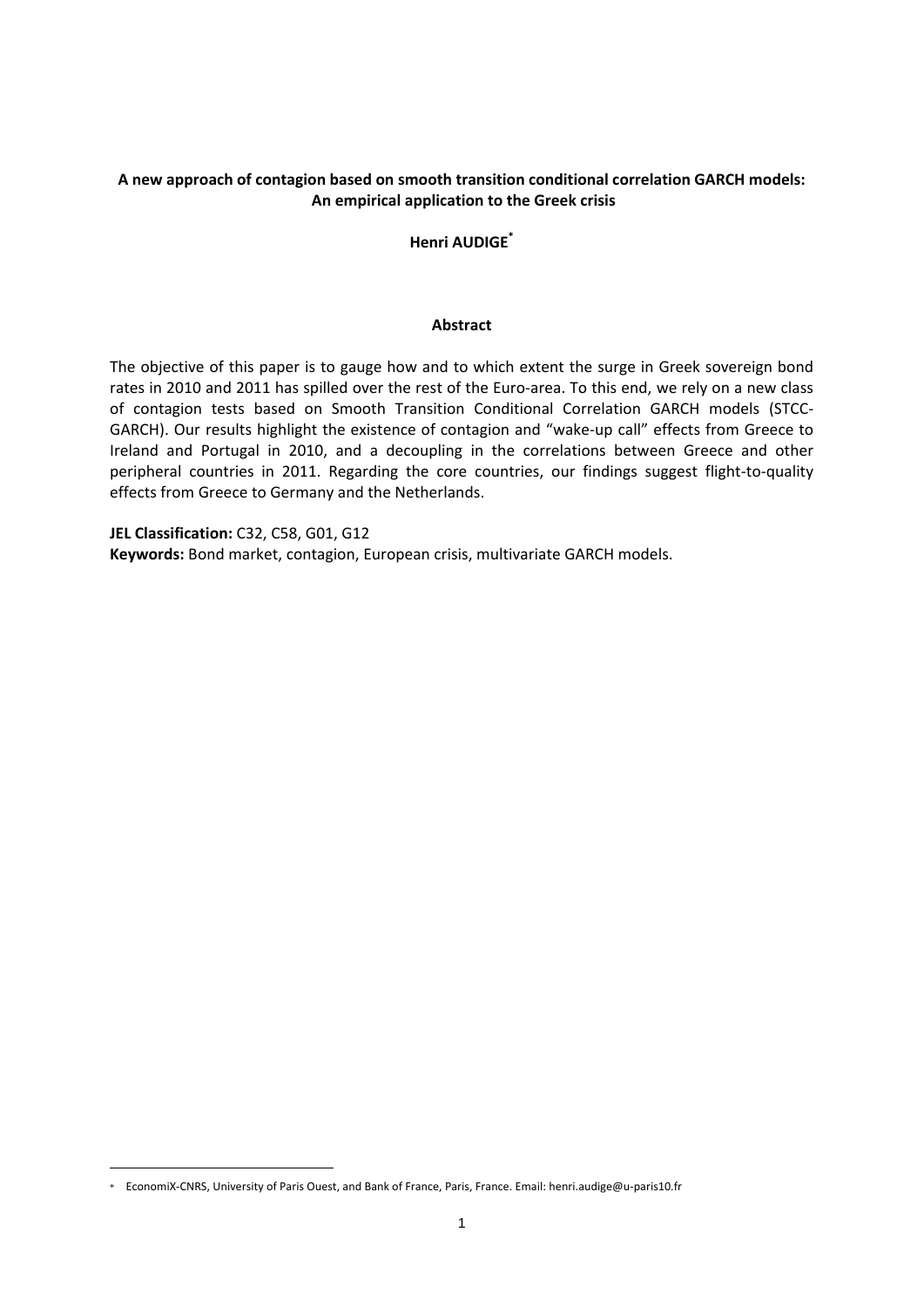#### **1. Introduction**

The burst of the sub‐prime crisis in 2007 is one of the most traumatic economic incidents of the beginning of the century. This crisis and the economic damages that resulted, notably contributed to the deterioration of the economic outlook and public finances in Europe. The European debt crisis that followed in 2009, distinguishes itself by its intensity; during the crisis, sovereign bond rates in most vulnerable countries such as Greece, Ireland and Portugal more than tripled (Figure 1). Against this backdrop, debt markets tensions progressively spread threatening the economic and financial stability of the whole Euro‐area.





The European debt crisis (initially known as the Greek debt crisis) started in Greece on the back of higher than expected public deficits and a strong deterioration of the country's economic outlook. Following a succession of general strikes and austerity plans, Greek long term rates progressively rose from 2010 to 2011, peaking to their all‐time highest on December 2011 at 33.84. Within that time, the Greek debt had been massively downgraded by major rating agencies, falling into noninvestment grade for the first time in April 2010. Greek Bonds and CDS spreads in 2010 and 2011 continued to rise significantly putting the country on the verge of a default by the end of 2011.

On the back of the Greek turmoil, debt market tensions spread progressively to the rest of the Euro‐ area, reaching first highly indebted countries such as Portugal and Ireland; both countries also witnessed a surge in their long term rates in 2010 and 2011 and saw their sovereign debt rate being progressively downgraded and rated as non‐investment grade from July 2011. Tensions on the European debt market climaxed in 2011, on the back of rumors about a possible Greek exit of the European Union, bond spreads soaring in countries initially considered as non‐highly indebted and waves of downgrades hitting almost all members of the Euro-area.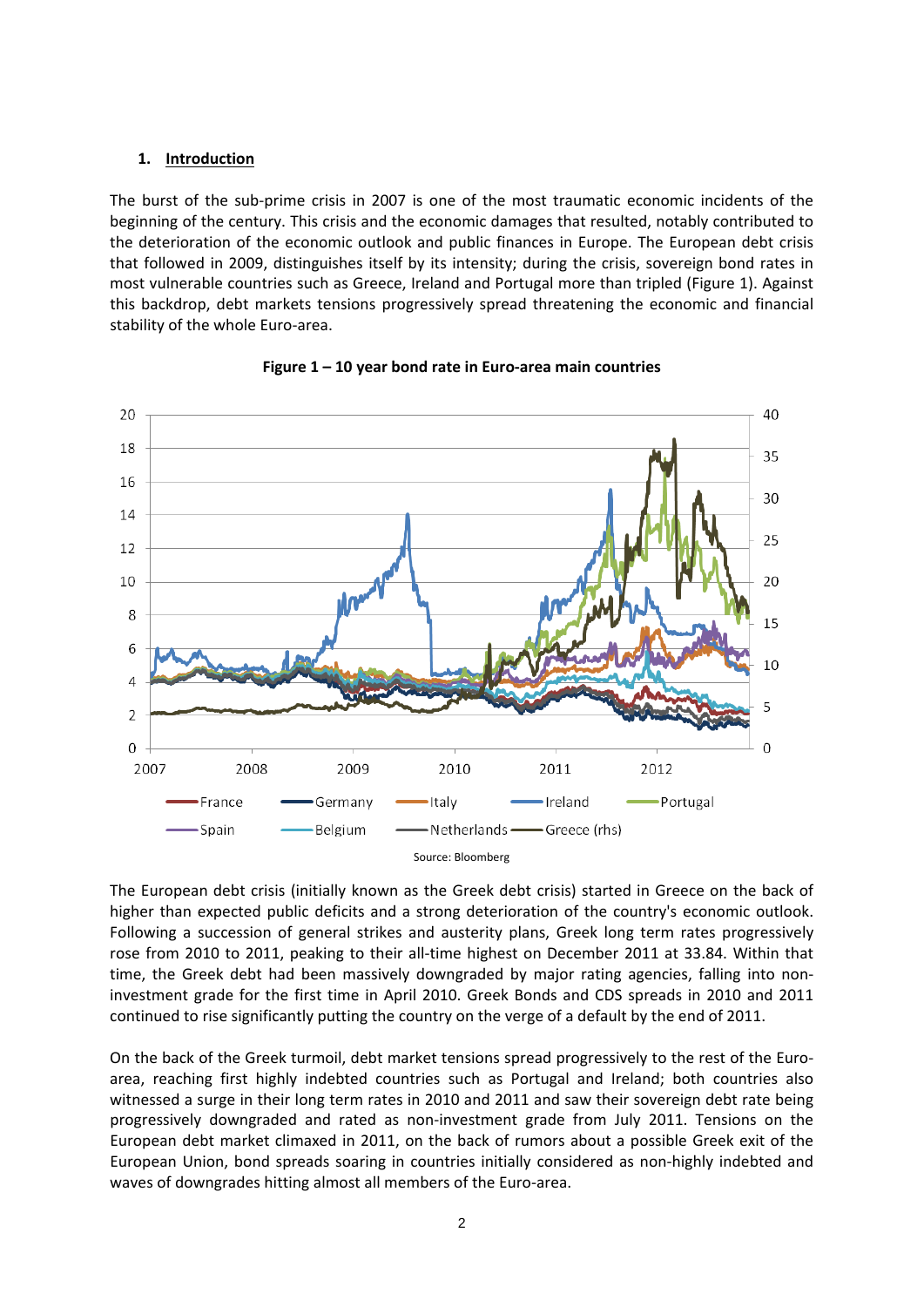With the difficulties encountered by the Greek government at the start of the crisis, uncertainties surrounding a bail-out of Greece and the country's possible exit from the European Union in 2011 remained then a great source of instability. Recent studies (Missio and Watzka, 2011; Constanciô, 2011; Mink and De Haan, 2012) focused on the extent to which the deterioration of the Greek debt situation at the beginning of the crisis did affect the rest of the Euro-area. After estimating dynamic conditional correlation models for government yield spreads of selected Euro-area countries, Missio and Watzka (2011) identify contagion effects from Greece to other Euro-area members (in particular Belgium, Ireland, Portugal and Spain) generated by negative rating announcements in Greece between 2009 and 2010.

Constanciô (2011) proposes two different approaches to investigate contagion effects during the Greek sovereign debt crisis. In his first approach, he uses a state‐space representation to perform a multivariate frequency decomposition and shows that high frequency shocks extracted from Greek, Irish and Portuguese bond yields explain bond yield movements in Italy and Spain. In his second approach, Constanciô (2011) relies on a credit risk modeling framework and estimates the effect of an increased probability of a credit event for Greece on the likelihood of a credit event for Portugal and Ireland. His findings show that such contagion effects between Greece and Portugal and Ireland were at play in 2009 and 2011. More recently, Mink and de Haan (2012) perform an event study to analyze the impact of Greek news on Irish, Portuguese and Spanish bond prices during the Greek debt crisis in 2010. They observe that news about both the economic situation in Greece and a Greek bailout have an impact on Irish, Portuguese and Spanish bond rates dynamics, reflecting "wake‐up call effects"<sup>1</sup> and not necessarily contagion.

The objective of this paper is to gauge how and to which extent the surge in Greek sovereign bond rates spilled over the rest of the Euro-area. To this end, we rely on a new class of contagion tests based on Smooth Transition Conditional Correlation GARCH models (STCC‐GARCH), initially proposed by Silvennoinen and Teräsvirta (2005). In comparison with the usual contagion tests (see Section 2.1), the benefits of this approach are twofold: i) by allowing for regime switches in the dynamics of correlations, it allows to identify more accurately contagion effects following a crisis, ii) the transition variable that governs the regime switching provides both more information about the transition process from one regime to another and a better understanding of the contagion effects during the crisis.

The rest of the paper is organized as follows. In section 2, we briefly review the literature on definitions and tests of financial contagion. In section 3, a test based on a STCC‐GARCH model is applied to test for contagion between the Greek and some Euro‐area countries bond markets in 2010 and 2011. Section 4 concludes the paper.

## **2. Financial contagion tests**

Contagion is commonly defined in epidemiology as *"the communication of disease from one person or organism to another by close contact"* and primarily refers to the transmission of something *"harmful and corruptive"* due to its closeness.2 When transposed to the economic sphere, the

<sup>1</sup> 1 See Bekaert, Ehrmann, Fratscher and Mehl (2011). Wake-up call occurs when a crisis initially restricted to one country provides new information that may prompt investors to reassess the vulnerability of other countries, because of fundamentals' similarities.

<sup>2</sup> See Oxford Dictionaries Online. Some interesting articles such as Edwards (2000) or Bolos et al. (2011) also propose a parallel between financial contagion and contagion in epidemiology literature.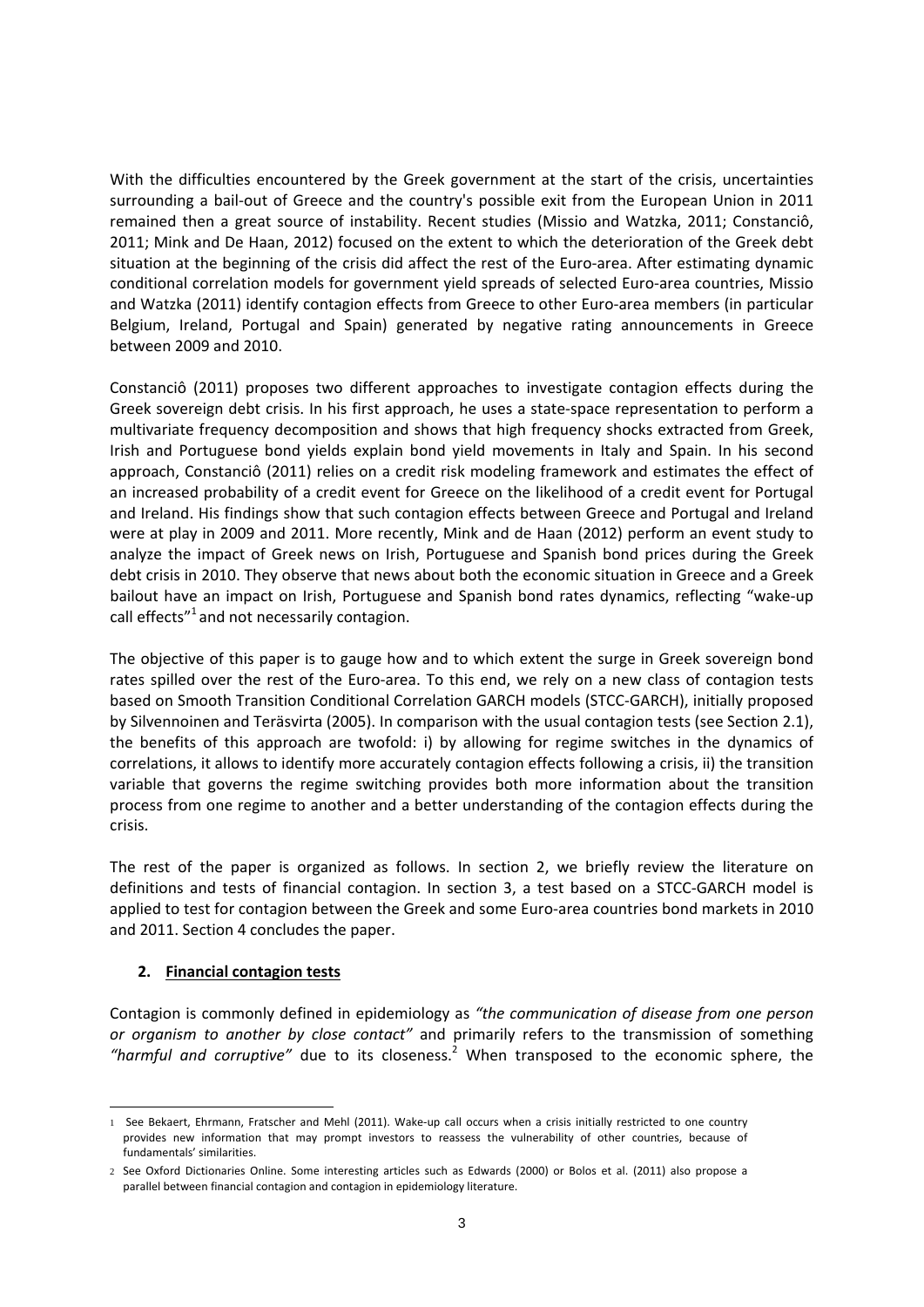definition of contagion, albeit strongly inspired by the common definition mentioned above, remains vague.

In the mid-1990's, contagion primarily appeared as a dual phenomenon resulting from both macroeconomic and market channels (Calvo and Reinhart, 1996). However, on the back of the successive financial crises in the last decade, alternative definitions of contagion emerged in the literature, stressing differences between fundamentals‐based and market‐based transmission of crises.

Among the various crisis transmission approaches proposed by the literature, two main definitions emerged, distinguishing (i) contagion or *"pure contagion" (*also called successively *"true contagion"*, *"shift‐contagion"* or *"market‐based contagion")* and (ii) interdependence comprising "spillovers" and *"monsoonal effects"* and also known as *"fundamentals‐based contagion"*. 3

Billio and Pelizzon (2003) propose however a more restrictive approach, relying on Forbes and Rigobon (2001, 2002) definition stating that "*contagion should be interpreted as the change in the transmission mechanisms that takes place during a turmoil period (…) inferred by a significant increase in the cross‐market correlation".* Also, some of the recent literature (Bilio and Caporin, 2005; Chiang et al., 2007) defines contagion as consisting essentially to a structural shift between cross‐ markets linkages, correlations, co-movements following a shock.

#### 2.1. Correlation‐based contagion tests: A brief review

1

Contagion issues have been covered by a large strand of the empirical literature on market linkages and particularly on excess co-movements in stock market prices. Core studies include those of Shiller (1989), Pindyck and Rotemberg (1990, 1993), Longin and Solnik (1995), and more recently Aslanidis et al. (2009) or Bekaert et al. (2011).

The first tests used in contagion and co-movements studies consisted in the analysis of correlation coefficients between stock market prices.**<sup>4</sup>** Pindyck and Rotemberg (1990) highlight the existence of co-movements between prices of a sample of commodities initially unrelated, calculating and testing the significance of bivariate correlations among commodity price changes. King and Wadhwani (1994) also focused on financial market linkages and volatility transmission using conditional correlation coefficients to gauge interrelation between international stock markets.

However, in the late 1990's Boyer et al. (1999) followed by Forbes and Rigobon (2002), evidence that misleading conclusions result from the use of conditional correlation coefficients in testing for contagion; these coefficients being upwardly biased in periods of strong volatility. They propose to correct for this bias by using corrected correlation coefficients, finally concluding to the absence of contagion between stock markets during the crisis periods.

Although paving the way to a succession of contagion tests based on correlation techniques, Forbes and Rigobon (2001)'s approach has not been much followed by the literature. This can be explained by misspecification issues (Dungey and Zhumabekova, 2001; Corsetti et al., 2003), as well as the development of correlation techniques such as conditional correlation GARCH models.

<sup>3</sup> See Masson (1998), Eichengreen, Rose and Wyplosz (1996), Dornbush et al. (2000), Pericoli and Sbracia (2001), Moser (2003), Pesaran and Pick (2007) and Forbes (2012) for more details on contagion definitions.

<sup>4</sup> Beyond correlation‐based tests, there are alternative tests for contagion summarized notably by Dungey et al. (2005).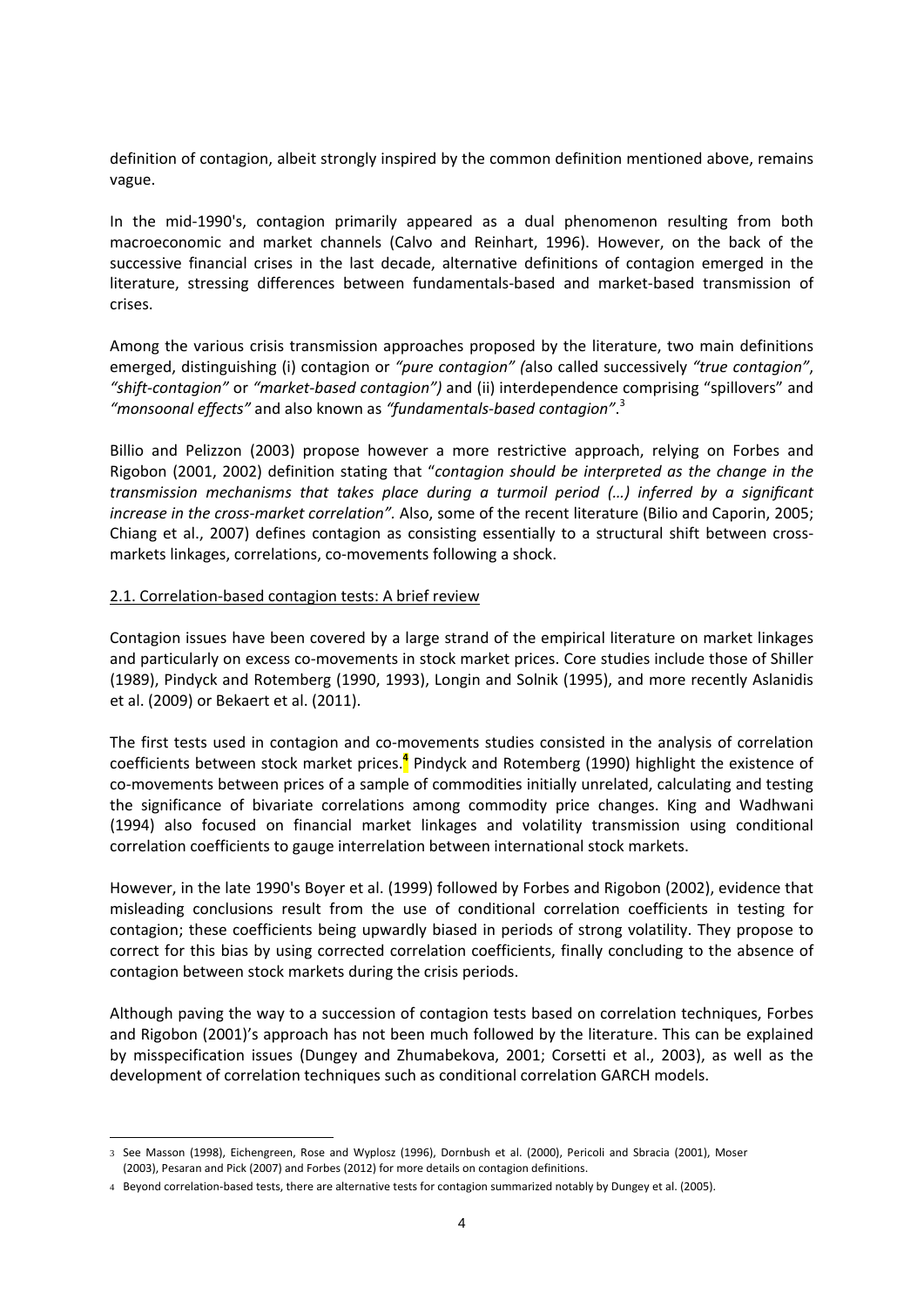Longin and Solnik (1995) were among the first to use the conditional multivariate distribution of international asset returns in the modeling of cross-markets linkages. They show that international covariance and correlation matrices are unstable over time and test the existence of changes in conditional correlations during turbulent episodes on financial markets for the period 1960‐90, using threshold GARCH models. Longin and Solnik (1995) results are furthermore in line with those of King and Wadhwani (1990) and Bertero and Mayer (1990), also stressing the existence of increases in international correlation during stock market crisis periods.

Financial contagion triggers an increase in cross-markets' correlations but may also involve a structural break or a shift in their dynamic. Recent correlation‐based tests have tried to assess the time-varying correlation dynamics by using new forms of multivariate GARCH models. The timevarying conditional correlation GARCH (TVCC‐GARCH) representation distinguishes itself as a pivotal tool in the modeling and the testing of financial contagion as it permits to easily detect periods of high correlation between observed variables, illustrating contagion effects.

The literature on multivariate GARCH models and time-varying conditional correlations has been significantly growing during the last decade (see Bauwens et al. (2006) and Teräsvirta and Silvennoinen (2007) for a review). More recently, Chiang et al. (2007) use a Dynamic Conditional Correlation GARCH model to test contagion between nine Asian stock returns from 1990 to 2003. Chiang et al. (2007) use dummy variables to delimiting their sample in three periods and, for each period, observe the correlation dynamic between selected stock markets. They detect contagion effects at the beginning of the crisis after the shock in Thailand with a surge in markets correlations, followed by a phase of "herding behavior" during which investors' behaviors tend to converge and correlations among the observed stock markets remain high.<sup>5</sup> However, the use of dummy variables to model structural changes in the dynamic of conditional correlations may lead to accuracy issues concerning the duration of the crisis, and models taking into account endogenously shifts in the correlation structure may thus be preferred.

Although not using a multivariate GARCH model, Yang et al. (2009) come to the same conclusion when modeling stock-bond correlations for US and UK over a century and half (from 1855 to 2001). Following an approach initially developed by Silvennoinen and Teräsvirta (2005) in a multivariate GARCH framework, the authors analyze conditional correlations using a bivariate AR (1)‐GARCH (1, 1) model and augment the latter with smooth transition conditional correlations (conditional correlations are constant in each regime, and changes in conditional correlations from a regime to another are modeled with a gradual transition function).

#### 2.2. Contagion testing with a STCC‐GARCH model

## *2.2.1. The model*

1

In this paper, we follow the multivariate STCC-GARCH approach proposed by Silvennoinen and Teräsvirta (2005, 2009). The conditional correlation matrix  $P_t$  is modeled as follows

$$
P_t = (1 - g_t) P_{(1)} + g_t P_{(2)}
$$
 (1)

Where P<sub>(1)</sub> and P<sub>(2)</sub> are positive definite correlation matrices and  $g_t$  is a scalar transition function whose values are bounded between 0 and 1. Conditional correlations are assumed to change

<sup>5</sup> Min and Hwang (2011) and Kazi et al. (2011) also obtain similar results in their test of contagion using a DCC‐GARCH model.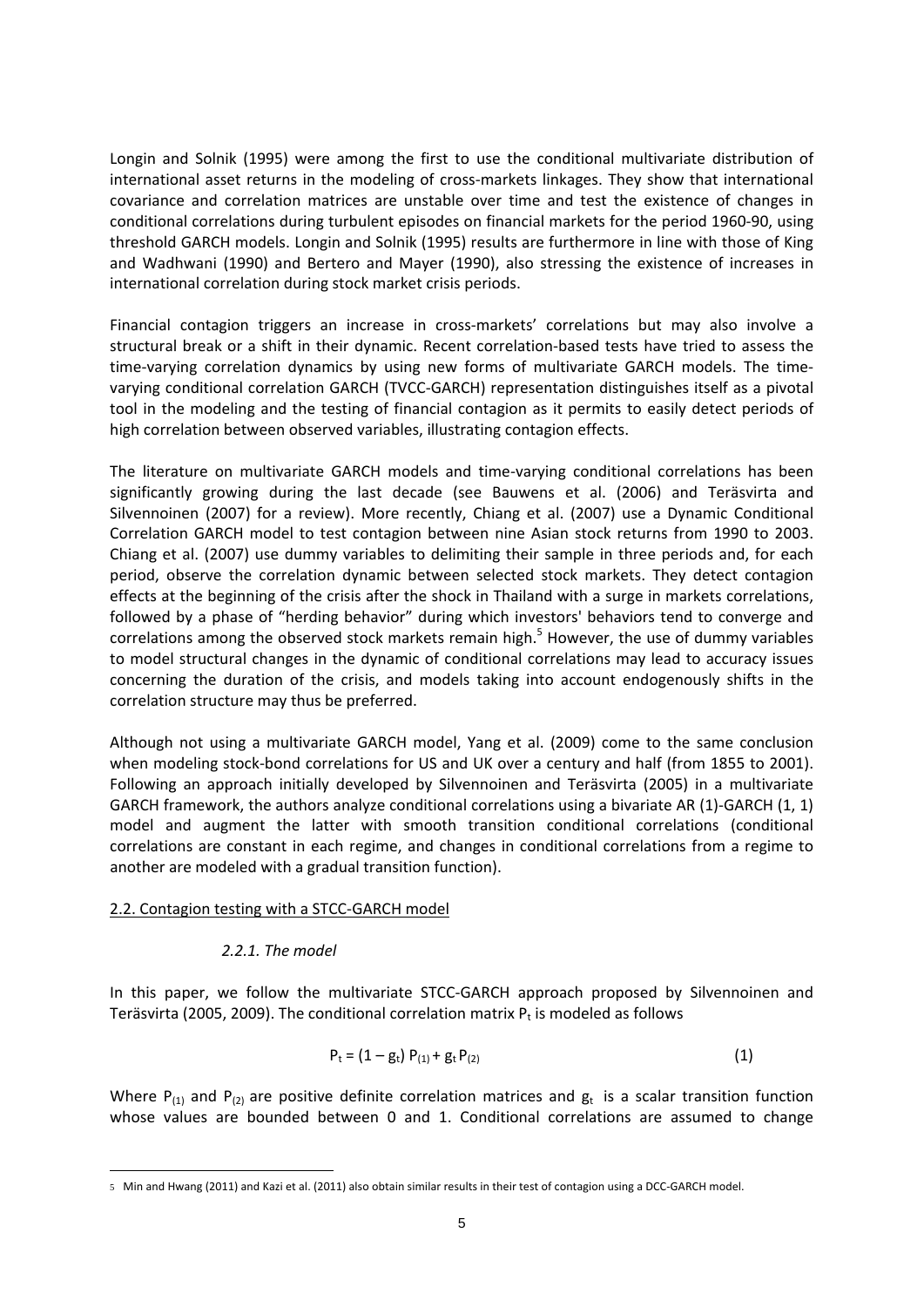smoothly over time depending on one and two transition variables. Time-varying correlation structures are modeled using a first order logistic function

$$
g(s_t; \gamma, c) = (1 + \exp\{-\gamma (s_{t-}c)\})^{-1}
$$
 (2)

with γ > 0 is the slope parameter, *st* is the transition variable and the parameter *c* can be interpreted as the threshold between the two regimes; the function changing monotonically from 0 to 1 as *st* increases. For  $s_t$  = c the logistic function,  $g(s_t; \gamma, c)$  becomes equal to 0.5. For  $s_t < c$  the correlations are closer to the lower state, while for  $s_t > c$  the situation is the opposite. The parameter  $\gamma$ corresponds to the speed of the transition and controls the smoothness of the transition between the two states. For y close 0 the transition is slower, while for  $y \to \infty$ , the transition function becomes a step function, and the switch from a regime to another becomes abrupt.

#### *2.3.2. Constancy test*

As suggested by Silvennoinen and Teräsvirta (2009), parametric modeling of conditional correlations must begin with testing the constancy of correlations. Silvennoinen and Teräsvirta (2005) propose a LM‐type test of constant conditional correlation against a STCC‐GARCH alternative.

It is necessary to carefully select an appropriate transition variable as a failure to reject the constancy of correlations implies that the chosen transition variable does not explain the time‐varying structure of the correlations. However, would the null hypothesis of the test be rejected, this could be interpreted as evidence of non‐constancy of conditional correlation and would imply that the transition variable carries information about the structure of the correlations. In order to derive their test, Silvennoinen and Teräsvirta (2005) consider an N‐variate case to test the assumption of constant conditional correlations against time‐varying conditional correlations with a simple transition function (see Equations (1) and (2)).

For simplicity, we assume that the conditional variance of each of the individual series follows a GARCH (1, 1) process. The STCC‐GARCH model falls into a constant correlation model under the null hypothesis of  $γ = 0$  in (2). When this restriction holds, however, some of the parameters of the model are not identified. To circumvent this problem, Silvennoinen and Teräsvirta (2005) suggest to follow Luukkonen, Saikkonen, and Teräsvirta (1988) and to consider an approximation of the alternative hypothesis. It is obtained by a first-order Taylor approximation around  $y = 0$  to the transition function Gt:

$$
G(s_t; \gamma, c) = (1 + \exp\{-\gamma (s_{t-} c)\})^{-1} = \frac{\gamma}{2} + \left(\frac{\gamma}{4}\right) (s_t - c) \gamma
$$
 (3)

Once linearized the time-varying conditional correlation matrix  $P_t^*$  is

$$
P_t^* = P_{(1)}^* + s_t P_{(2)}^* \tag{4}
$$

where

1

$$
P_{(1)}^* = \frac{1}{2} (P_{(1)} + P_{(2)}) + \frac{1}{4} c (P_{(1)} - P_{(2)}) \gamma,
$$
  
\n
$$
P_{(2)}^* = \frac{1}{4} (P_{(1)} - P_{(2)}) \gamma.
$$

If  $\gamma$  = 0 and P<sub>t</sub>\*(2) = 0, then the correlations are constant.<sup>6</sup>

<sup>6</sup> For more details on the LM-type constancy test, see Silvennoinen and Teräsvirta (2005).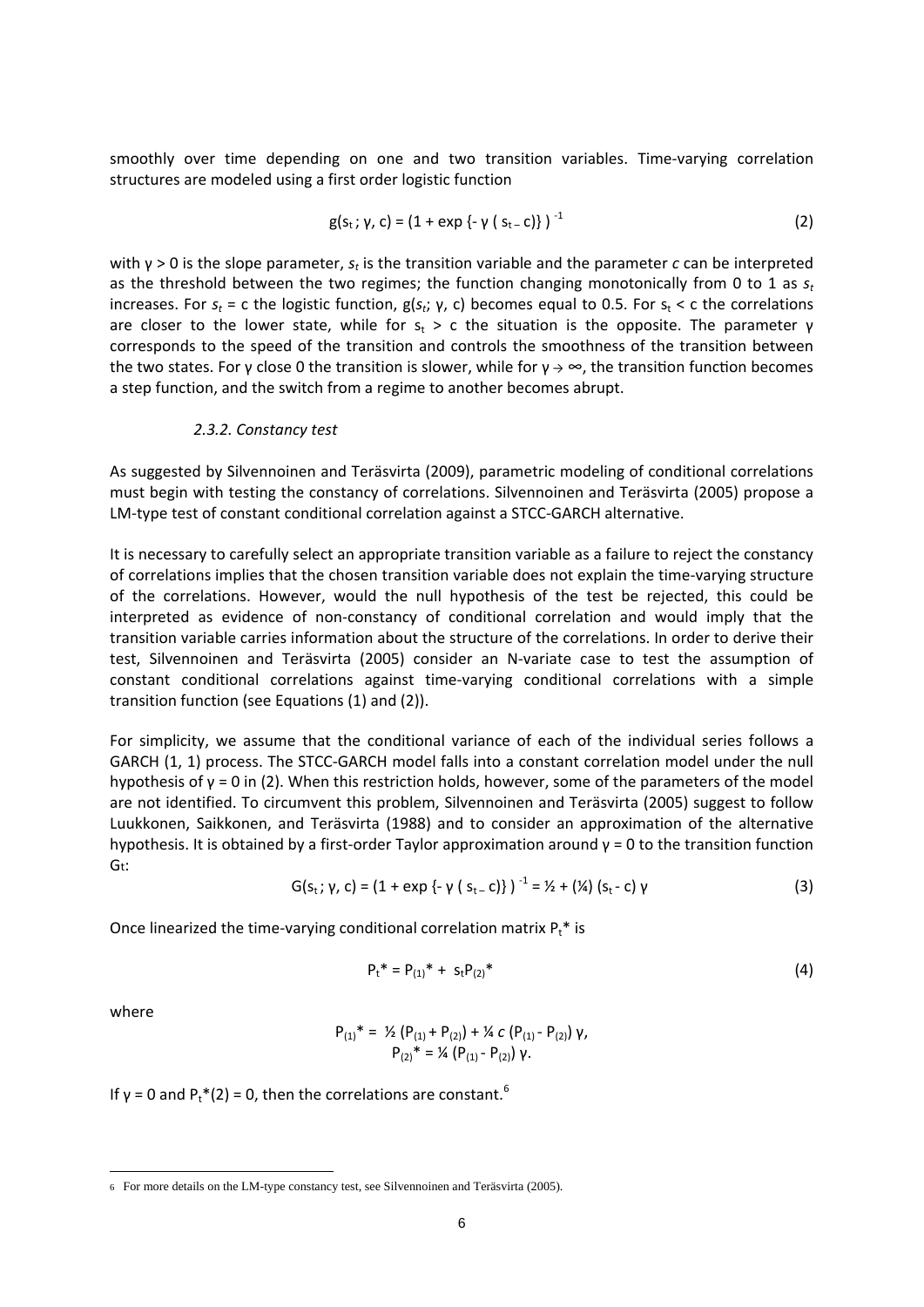Contrary to Markov‐switching approaches, the STCC‐GARCH approach allows correlation regimes to be modeled as a function of a transition variable. Given high or low levels of the transition variable, conditional correlation will then switch from a regime to the other. The speed of the switches between regimes is assessed by the speed parameter γ, while the location parameter gives the level of the transition variable triggering the shift in correlation regimes.

In addition, the modeling of regimes through a transition function improves the previous contagion tests relying on correlation‐based models, such as DCC‐GARCH or MS‐DCC‐GARCH, in the extent that it provides a better and more accurate determination of contagion periods following a shock.<sup>7</sup>

#### **3 Empirical application: the Greek case**

#### 3.1 Data

We focus on the links between Greek 10-year bond rates and those of the main Euro-area countries. Our data set is then composed of daily 10‐year benchmark government bond rates for France, Germany, Greece, Ireland, Italy, the Netherlands, Portugal and Spain (source: Bloomberg). Our two transition variables are: (i) the 10‐year Greek bond rate and (ii) the EURO STOXX 50 volatility index, denoted as VSTOXX (source: Bloomberg), which reflects the implied volatility on the European stock index and is a good proxy for market risk aversion (see Figure 2 in the Appendix).

Retaining these two transition variables allows us to investigate whether the dynamic of conditional correlations between Greek and our selected countries' bond rates can be explained by either changes in the Greek long term rates or rather results from European markets' volatility. The choice of Greek bond rate as the transition variable relies on the assumption that economic changes specific to Greece may influence bond rates correlations between Greece and other countries of the Euroarea. The choice of the VSTOXX as the transition variable allows us to gauge to which extent markets' risk aversion, through effects not directly related to Greek fundamentals, explains the correlation structure between Greek rates and those of our selected countries.

Two time periods are considered. The first one goes from January  $5<sup>th</sup>$  to December 30<sup>th</sup> 2010, while the second period starts on January  $1^{st}$  2011 and ends in October  $10^{th}$  2011.<sup>8</sup> These periods include strong volatility episodes on the Greek debt market in late April 2010 and end 2011; Greek bond rates peaking at their highest level in April 2010 on the back of economic and social tensions in the country, and markets tensions being concentrated in September on the back of accrued volatility on financial markets in 2011 (see Figure 3 and 4 in the Appendix).

In 2010, debt markets tensions triggered a succession of austerity measures and announcements of the newly elected Greek prime Minister at the time, Georges Papandreou, on the back of a drastic reduction of the Greek public deficits for 2012. These measures have been then followed by several waves of general strikes in March, reflecting fears of a deterioration of the social and economic outlook in the country. The Greek situation on the debt market also worsened when Fitch, Moody's, and Standard and Poor's successively downgraded the Greek debt rating between April 9th and April 27<sup>th</sup> by one notch each (from BBB+ to BBB-, from A2 to A3, and from BBB+ to BB+ respectively).

<sup>1</sup>  $<sup>7</sup>$  Our estimation procedure was applied using Ox programs supplied by Annastiina Silvennoinen.</sup>

<sup>8</sup> Due to accrued tensions on the Irish bond markets, Irish 10-year rates stopped to be traded in October 11<sup>th</sup> 2011, for practical reasons we keep the same data sample for all our series. Moreover, the reducing of our data sample does not affect our test conclusions in 2011.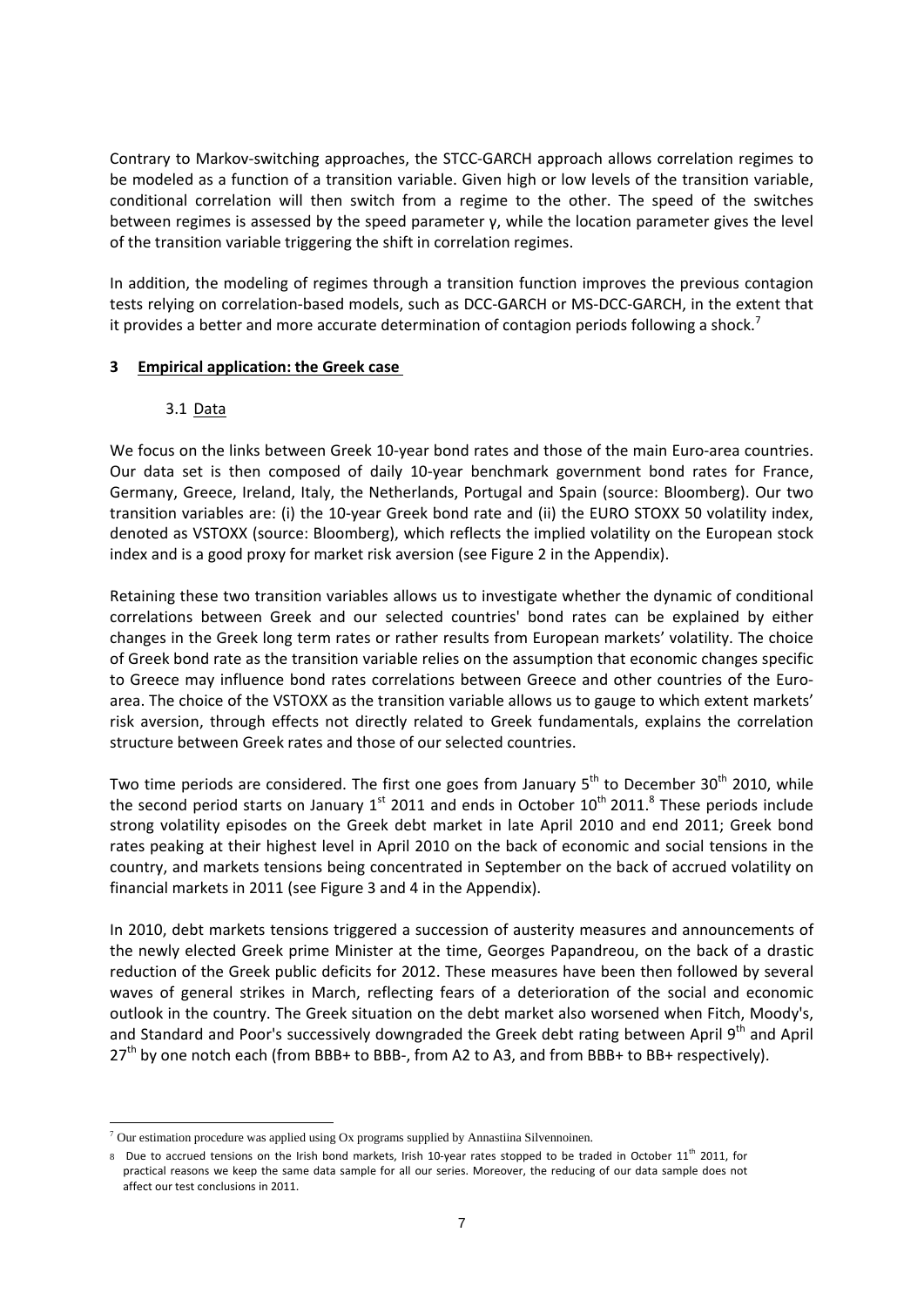On May 2<sup>nd</sup> 2010, as a support to the Greek Government, Euro-area Member States agreed on a three year program providing a total of EUR 80 billion in bilateral loans, followed by the IMF with a stand-by agreement of EUR 30 billion. To curb possible contagion risks in the Euro-area, European authorities then created on May 9<sup>th</sup> 2010 the European Financial Stability Facility (EFSF).<sup>9</sup> Within that time, Greek bond rates rose to 12% in May  $7<sup>th</sup>$  2010, doubling their January level. Following the Greek debt market deterioration, Ireland, Portugal and Spain—though better rated than Greece also saw their ratings downgraded, these downgrades raising then fears of a broad wave of contagion over the whole Euro-area. When observing bond rates volatility levels, the Greek shockwave have had a significant impact on all the other countries of the Euro-area (see Figure 3), our selected countries' bond rates posting a volatility peak in May 2010.

The 2011 period is characterized by a worsening of financial markets conditions, on the back of the Greek rate's downward spiral; Moody's downgrading the Greek debt three times between March and September 2011 (from Ba1 to Ca), Standard and Poor's four times (from BA+ to CC) and Fitch twice from BB+ to CCC. Contagion fears are also on the rise, as Irish, Portuguese and Spanish ratings are significantly downgraded. Following the downgrade of the US debt on August  $5<sup>th</sup>$  2011 for the first time in history, threats of a downgrade of Euro-area "core countries" such as France, emerge.

# 3.2 Constancy tests and Estimation results

# *3.2.1 Constancy tests*

Through the use of constancy tests, we are able to determine whether the transition variable evolution explains the change in conditional correlations between Greek and our selected countries bond rates. Using Greek bond rates as the transition variable, no changes in correlations are observed except for Italy and Spain in 2010 and for peripheral countries in 2011 (Ireland, Portugal and Spain). Markets' volatility in Europe (using the VSTOXX as transition variable) explains changes in correlation for all countries except Italy and Spain in 2010 and France and Portugal in 2011 (see Table 1 and 2 in the Appendix).

Constancy results give us an interesting hint concerning possible crisis transmission effect. Indeed, correlation changes explained by markets' volatility or changes in the Greek rate dynamic in 2010 and 2011 probably reflect flight-to-quality and or contagion effects from Greece to the rest of the Eurozone. STCC‐GARCH estimations results should permit to define more precisely the nature of our correlations and confirm the possible effects suggested by our constancy tests.

# *3.2.2 Estimation results with the Greek 10‐Year bond rate as the transition variable*

We observe a drop in correlations for Italy and Spain following the significant increase in Greek rates in April 2010. The downward shift observed in conditional correlations primarily reflected the "market awareness effects" highlighted by Afonso et al. (2011), who explain the drop in euro‐area bond rates correlation by a reversal in market investors' stance vis‐à‐vis the European sovereign bond market during the crisis. According to Afonso et al. (2011), such a reversal primarily results from an increased awareness of macro and fiscal fundamentals in Euro‐area countries from investors who finally tend to discriminate countries of the Euro-area according to their macroeconomic background and indebtedness level (see Table 3 in the Appendix).

1

<sup>9</sup> For more details on the EFSF see the European commission webpage : http://ec.europa.eu/economy\_finance/focuson/crisis/2010‐04\_en.htm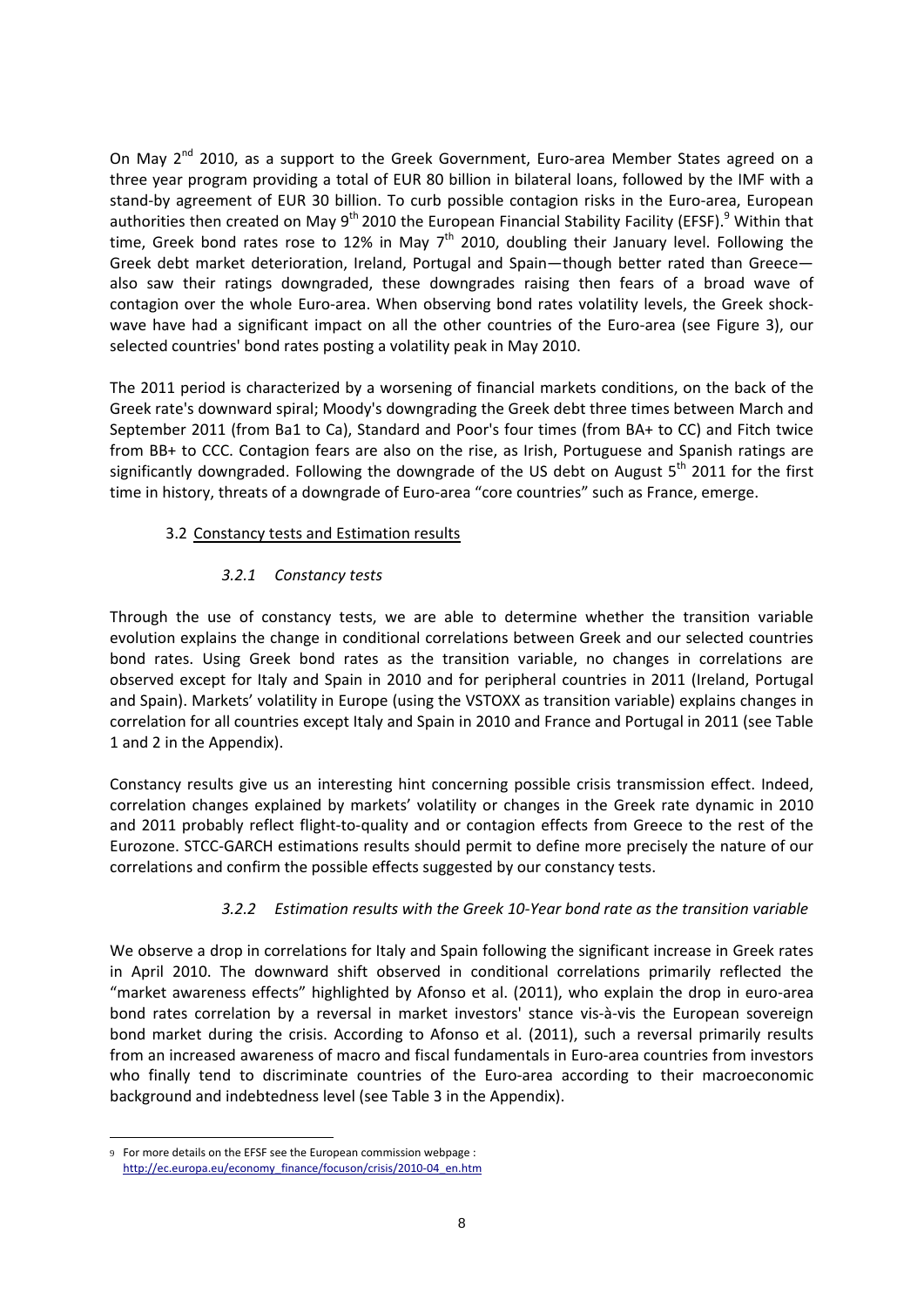Changes in correlation levels for Spain following April tensions on the Greek debt market were however temporary, correlations moving back to their previous level for both country groups in May 2010. This move primarily stemmed from a rise in markets confidence after the agreement reached by Greece with Troïka (i.e. the International Monetary Fund, the European Central Bank (ECB) and the European Commission) on a stabilization program of EUR 110 bln to support the Greek economy. Correlations however dropped back following a downgrade of the Greek debt rating by Moody's in mid‐June 2010 (see Figure 5 in the Appendix).

Spanish correlations dropped significantly early in September 2011 probably reflecting once again "markets' awareness effects"; the Spanish parliament having agreed September  $7<sup>th</sup>$  to enclose a Golden rule in the Spanish constitution to mitigate concerns over public finances. Irish and Portuguese correlations dropped significantly in 2011 suggesting also "markets' awareness effects" both countries benefiting in the end of July 2011 from the EU/FMI Assistance Programs and being hence sheltered from accrued market tensions on their debt market (see Figure 6 in the Appendix).

All in all, conditional correlation between Greece and other highly indebted peripheral countries were relatively high in 2010 and progressively decreased from 2010 to 2011. The surge in Greek bond rates witnessed during these periods explains this drop in correlations as markets become aware of the divergences of fundamentals between peripheral. In the first time of the crisis, "markets' awareness" effects appear in Italy and Spain, correlations between Greece and both countries dropping significantly, public deficit issues in Spain and Italy being considered as not as strong as in Greece.

The same phenomenon appear once again in 2011, for Spain, Ireland and Portugal, correlations with Greece further decreasing, markets this time fully integrating the disconnection between Greek and the other peripheral countries' fundamentals.

## *3.2.3 Estimation results with the VSTOXX as the transition variable*

Correlation levels for Ireland and Portugal significantly increase in 2010 after the strong rise in Greek bond rates of April 27<sup>th</sup>. The sensitivity of Irish and Portuguese correlations to market risk aversion as transition variable probably reflects both contagion and "wake‐up call" effects during this period: contagion as we observe a significant correlation increase in both countries following a shock on the Greek bond market, and a "wake‐up call" effect as following April's Greek shock, we observe a strong rise in both Irish and Portuguese correlations explained by an increase in markets aversion (see Table 2 in the Appendix).

The "wake‐up call" effect was somewhat mild in the Portuguese case; the outlook on the Portuguese debt rating being already negative for markets in the end of 2009 and the country having witnessed a downgrade of its debt rating by Fitch's by one notch from to AA‐ in March 2010. However, the wake‐ up call fully operated for Ireland, the country only witnessing tensions in its debt market later in July 2010 with a downgrade of its sovereign bond by Moody's from by one notch to Aa2.

With rising markets' tension in the end of April 2010, we observe a sharp drop in conditional correlation for core countries, primarily suggesting "flight to quality" effects to these countries and reflecting markets' confidence towards their debt prospects in 2010. This drop in correlations furthermore reflects the importance of core countries as safe haven, Germany being naturally perceived as the main safe haven of the Euro-area after the peak in markets' volatility (see Figure 7 in the Appendix).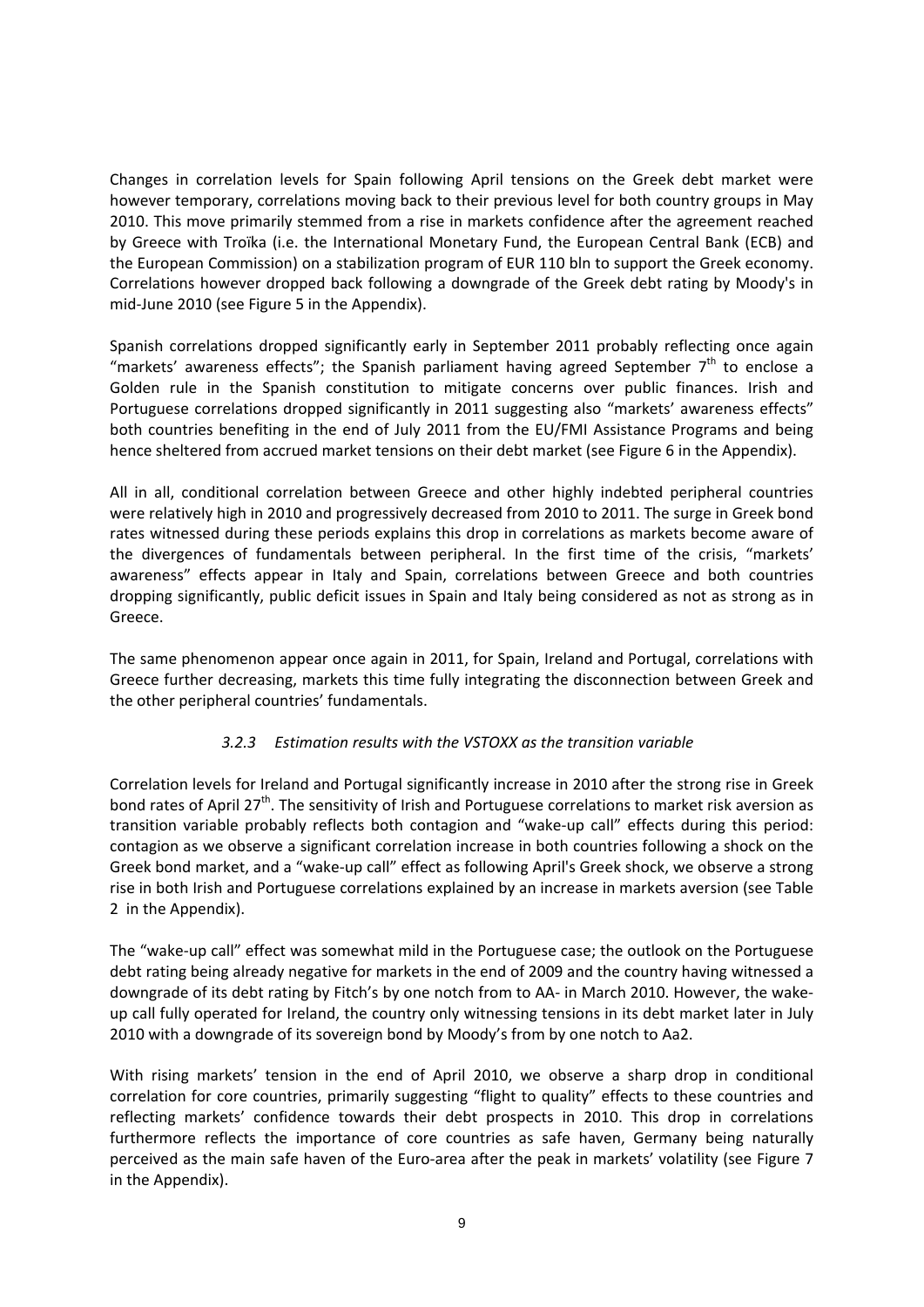The correlation pattern however changed in 2011. Indeed, although remaining negative, German and Dutch correlations increase on the back of rising tensions on European debt markets, notably with rumors of a downgrade of the French sovereign debt early August, rising uncertainties about a Greek bail‐out, threats of a possible exit of the Greece from the Euro‐area and the collapse of the Euro that may follow.

Correlations for Ireland, Italy and Spain dropped from early August in 2011, on the back of the the Intervention of the ECB on markets Spanish and Italian debt markets through the Securities Markets Program (SMP). Hence, on August  $7<sup>th</sup>$  2011, the ECB purchased significant amounts of Italian and Spanish government debt, bringing about a drop in their benchmark 10‐year rates and alleviating temporarily market pressures on their debt markets (See Figure 8 in the Appendix).

## **4.** Conclusion

The aim of this paper was to identify contagion effects from Greece to other countries of the Euroarea following surges in market tensions in 2010 and 2011. To this end, we rely on the STCC‐GARCH framework to model correlations between sovereign bonds of Greece and other Euro-area countries and take into account shifts between the different correlation regimes.

Our results confirm the existence of contagion and "wake‐up call" effects from Greece limited to Ireland and Portugal in 2010. Other phenomena such as "markets' awareness" or "flight‐to‐quality" effects also emerge, illustrating the way the Greek debt shock and markets' tensions on sovereign debt markets diversely affected Euro‐zone countries in 2010 and 2011. In line with those results, Caporin et al. (2012) highlight the radical change in markets perception towards the Euro‐zone sovereign bonds after 2009 and show that transmission effects following specific shocks remain limited (as in our case only Ireland and Portugal witnessed a contagion effects on their respective sovereign debt market).

In determining precisely when the correlation shift occurs, the STCC-GARCH framework provides a more accurate modeling of changes in the structure of correlations and a better overview of contagion phenomena. Silvennoinen and Teräsvirta (2009) introduced a Double Smooth Transition Conditional Correlation (DSTCC) GARCH model, where changes in the correlations structure are explained by two transition variables. Beyond the STCC‐GARCH, measuring contagion with a DSTCC‐ GARCH may give more room for interpretation of correlation changes, which is left for future research on contagion.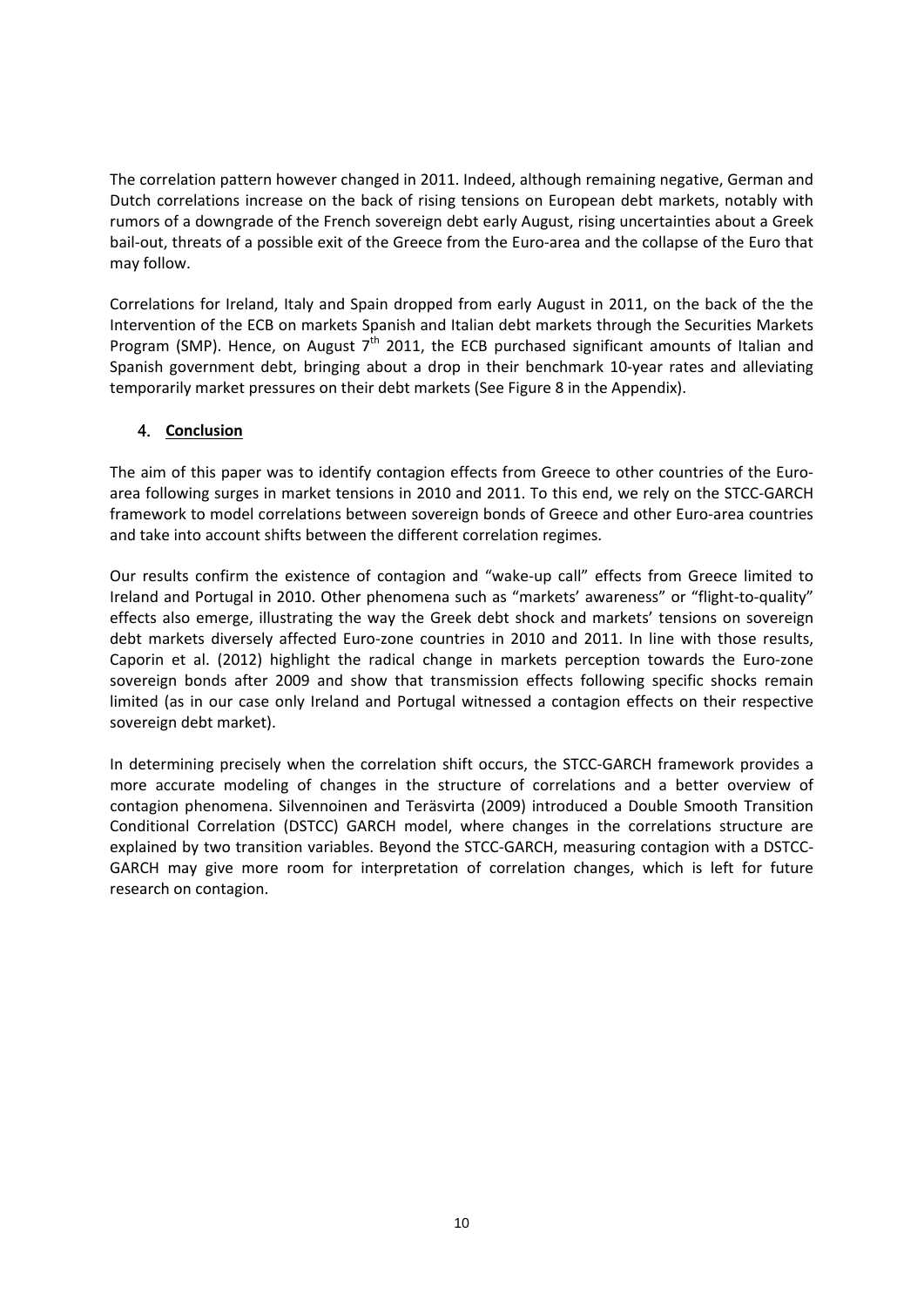#### **5. Appendix**



**Figure 2 – The VSTOXX and the Greek 10‐year bond rate from 2010 to 2011**



Figure 3 - Core countries bond rates volatility (6-month rolling standard deviation) from 2010 to 2011



Figure 4 - Peripheral countries bond rates volatility (6-month rolling standard deviation) from 2010 to 2011



Source: Bloomberg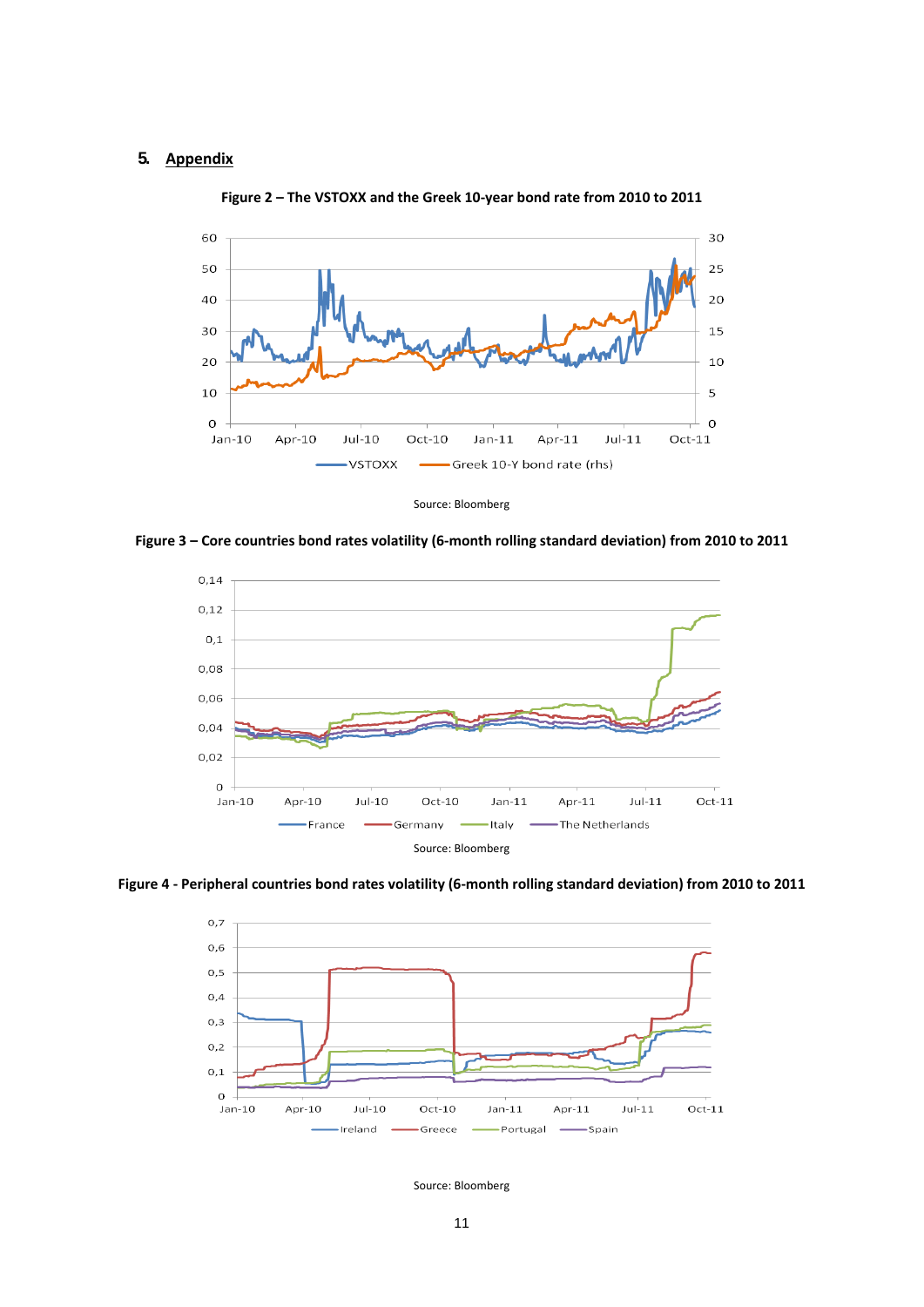|                                             | p-value   | P1                      | P <sub>2</sub>            | threshold<br>parameter |
|---------------------------------------------|-----------|-------------------------|---------------------------|------------------------|
| With the Greek bond rate<br>Core countries: |           |                         |                           |                        |
| France                                      | 0.46194   |                         |                           |                        |
| Germany                                     | 0.32645   |                         |                           |                        |
| The Netherlands                             | 0.97359   |                         |                           |                        |
| Italy                                       | 0.075864  | 0.61758<br>(0.075127)   | 0.32431<br>(0.062403)     | 7.3593                 |
| <b>Peripheral countries:</b>                |           |                         |                           |                        |
| Ireland                                     | 0.13891   |                         |                           |                        |
| Portugal                                    | 0.12971   |                         |                           |                        |
| Spain                                       | 0.036455  | 0.63589<br>(0.061842)   | 0.37548<br>(0.065033)     | 8.1222                 |
| With the VSTOXX                             |           |                         |                           |                        |
| Core countries:                             |           |                         |                           |                        |
| France                                      | 0.027152  | 0.10441<br>(0.072004)   | $-0.078289$<br>(0.093024) | 26.5                   |
| Germany                                     | 0.020304  | 0.0046734<br>(0.074314) | $-0.32059$<br>(0.085654)  | 28.365                 |
| The Netherlands                             | 0.018704  | 0.077894<br>(0.073723)  | $-0.11851$<br>(0.081148)  | 26.5                   |
| Italy                                       | 0.32429   |                         |                           |                        |
| <b>Peripheral countries:</b>                |           |                         |                           |                        |
| Ireland                                     | 0.0034527 | 0.49125<br>(0.062853)   | 0.64295<br>(0.050636)     | 26.541                 |
| Portugal                                    | 0.041619  | 0.51121<br>(0.053470)   | 0.77656<br>(0.042593)     | 29.029                 |
| Spain                                       | 0.82706   |                         |                           |                        |

| Table $1$ – p-values of the constancy test and STCC-GARCH estimates with Greek bond   |
|---------------------------------------------------------------------------------------|
| rates and the VSTOXX as transition variables in 2010 (standard errors in parentheses) |

Note: Countries without correlation estimates for P1, P2 and c are countries for which the transition variable does not explain the regime changes between correlation levels.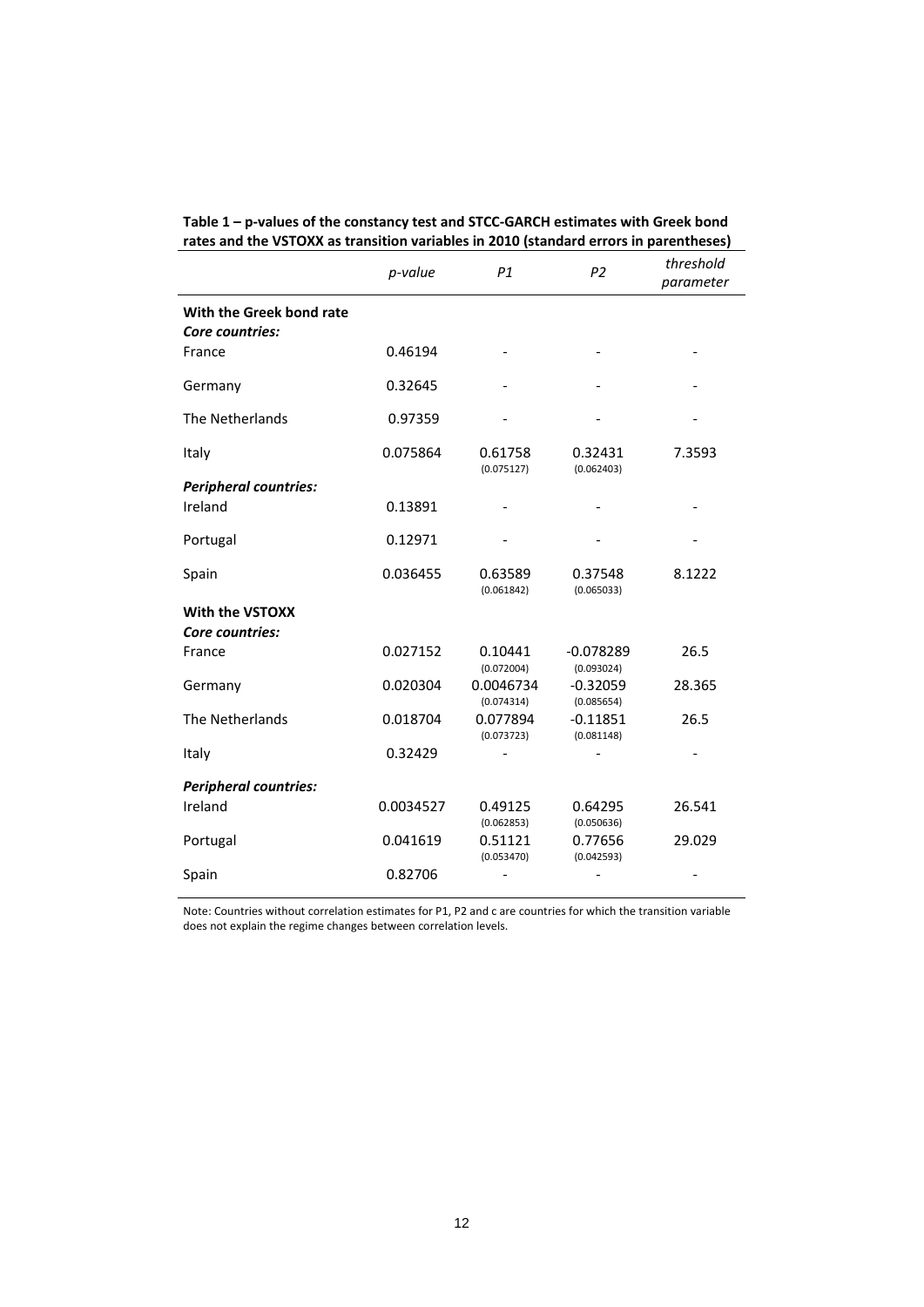|                                             | rates and the volUAA as transition variables in 2011 (standard errors in parentheses) |                          |                            |           |  |  |
|---------------------------------------------|---------------------------------------------------------------------------------------|--------------------------|----------------------------|-----------|--|--|
|                                             | p-value                                                                               | P1                       | P <sub>2</sub>             | threshold |  |  |
|                                             |                                                                                       |                          |                            | parameter |  |  |
| With the Greek bond rate<br>Core countries: |                                                                                       |                          |                            |           |  |  |
| France                                      | 0.22273                                                                               |                          |                            |           |  |  |
| Germany                                     | 0.15880                                                                               |                          |                            |           |  |  |
| The Netherlands                             | 0.26128                                                                               |                          |                            |           |  |  |
| Italy                                       | 0.20179                                                                               |                          |                            |           |  |  |
| <b>Peripheral countries:</b>                |                                                                                       |                          |                            |           |  |  |
| Ireland                                     | 1.7330e-005                                                                           | 0.69517<br>(0.060752)    | 0.25803<br>(0.11379)       | 15.870    |  |  |
| Portugal                                    | 0.0015601                                                                             | 0.78568                  | 0.28303<br>(0.063675)      | 15.208    |  |  |
| Spain                                       | 0.0044360                                                                             | 0.41427<br>(0.063869)    | 0.16086<br>(0.10716)       | 20.195    |  |  |
| <b>With the VSTOXX</b>                      |                                                                                       |                          |                            |           |  |  |
| Core countries:                             |                                                                                       |                          |                            |           |  |  |
| France                                      | 0.28926                                                                               |                          |                            |           |  |  |
| Germany                                     | 0.0063808                                                                             | $-0.37984$<br>(0.085141) | $-0.066452$<br>(0.084956)  | 35.140    |  |  |
| The Netherlands                             | 0.014819                                                                              | $-0.13669$<br>(0.059541) | $-0.0049935$<br>(0.060075) | 28.862    |  |  |
| Italy                                       | 0.0030377                                                                             | 0.41306<br>(0.070723)    | 0.21298<br>(0.071754)      | 28.709    |  |  |
| <b>Peripheral countries:</b>                |                                                                                       |                          |                            |           |  |  |
| Ireland                                     | 2.8419e-007                                                                           | 0.56125<br>(0.057735)    | 0.12600<br>(0.10100)       | 27.901    |  |  |
| Portugal                                    | 0.16569                                                                               |                          |                            |           |  |  |
| Spain                                       | 8.9716e-005                                                                           | 0.52525<br>(0.060549)    | 0.18577<br>(0.090533)      | 36.779    |  |  |

**Table 2 – p‐values of the constancy test and STCC‐GARCH estimates with Greek bond rates and the VSTOXX as transition variables in 2011 (standard errors in parentheses)**

Note: Countries without correlation estimates for P1, P2 and c are countries for which the transition variable does not explain the regime change between correlation levels.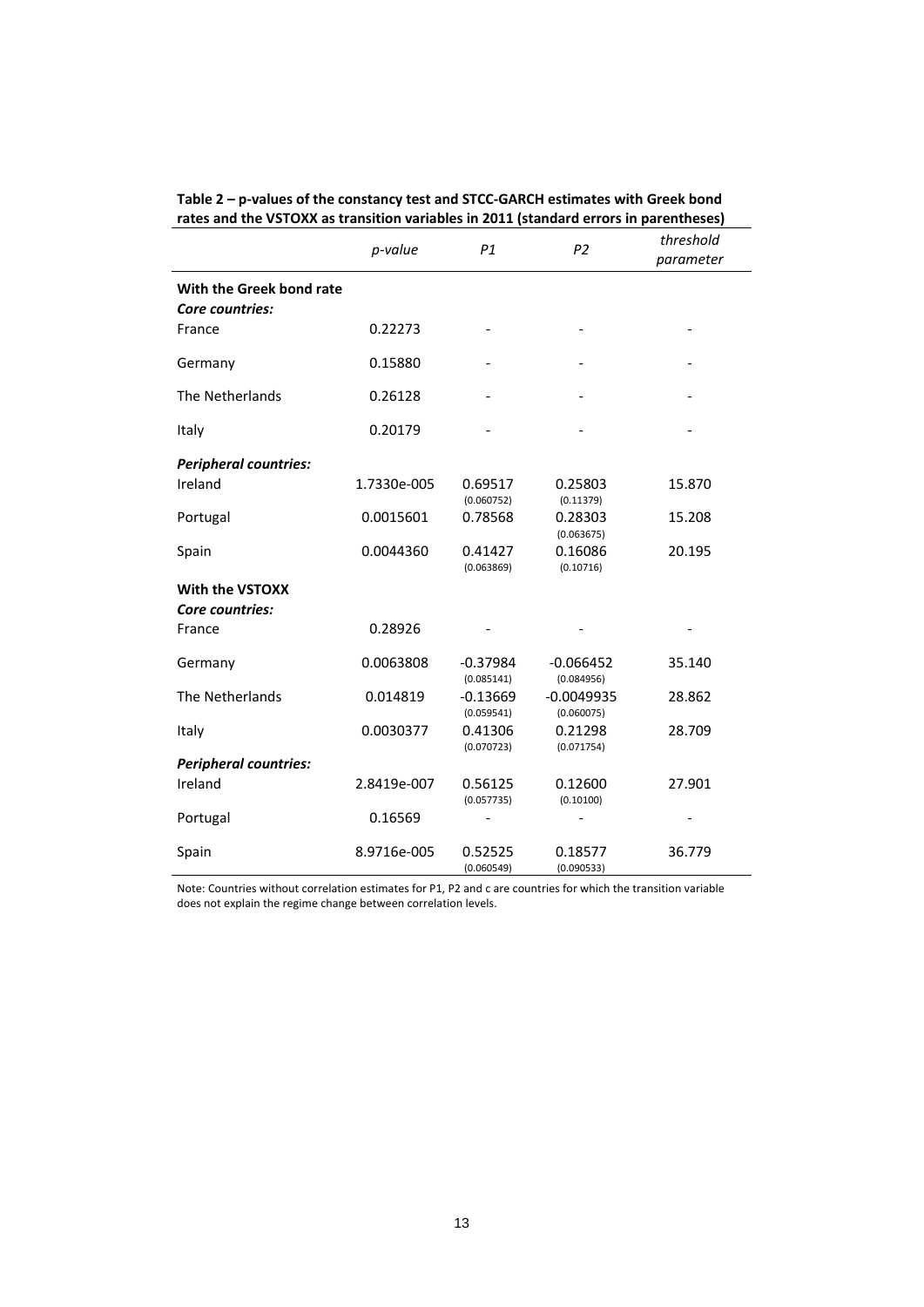

#### **Figure 5 ‐ STCC‐GARCH conditional correlation estimates with Greek bond rates as transition variable in 2010**





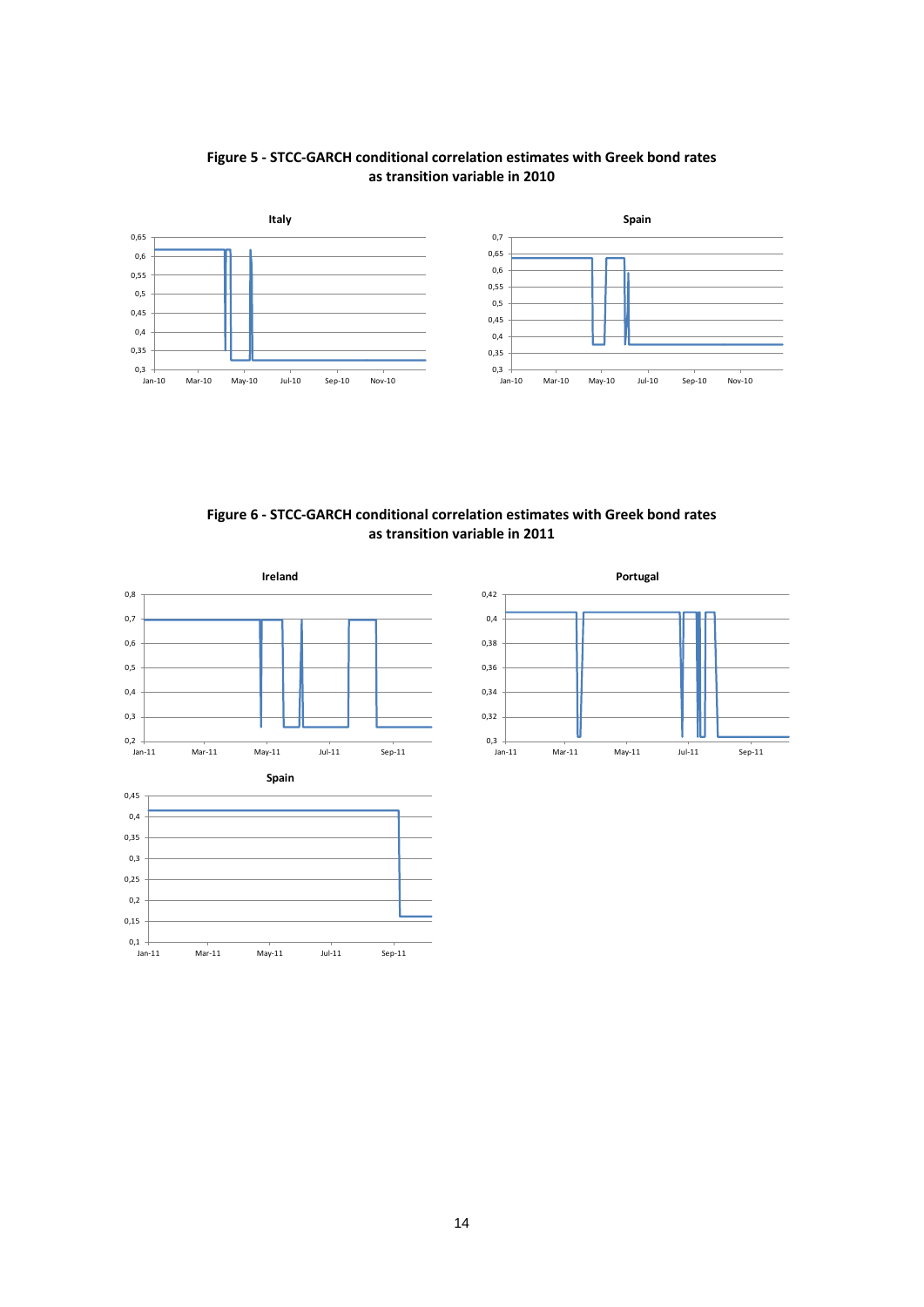

#### **Figure 7 ‐ STCC‐GARCH conditional correlation estimates with the VSTOXX as transition variable in 2010**



**Germany**

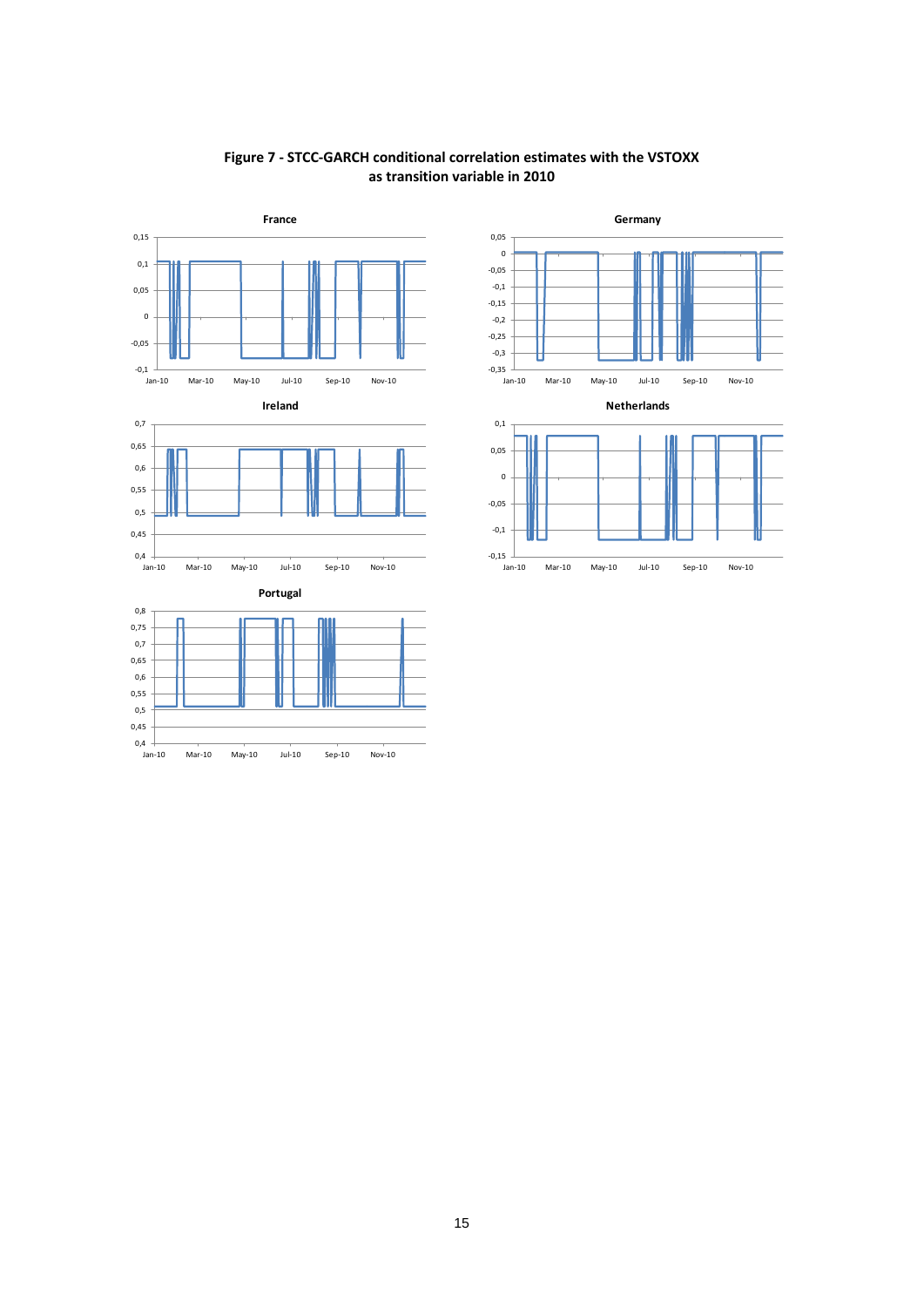



0,35 0,4  $0,45$ 0,5  $0,55$ 0,6







**Ireland**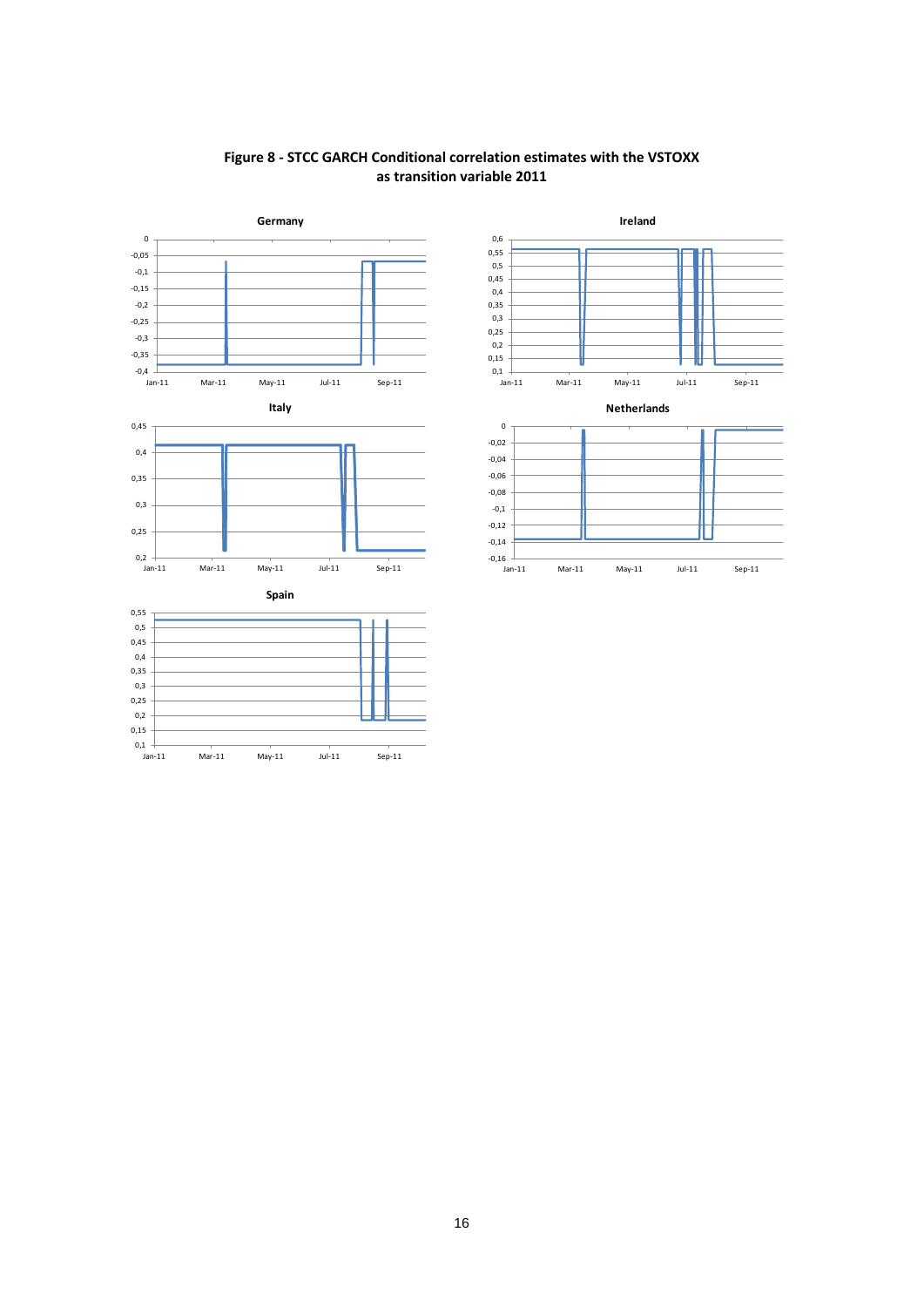#### **6. Bibliography**

Afonso A., D. Furceri and P. Gomes, 2011. "Sovereign Credit Ratings and Financial Makets Linkages". ECB, Working Paper 1347.

Aslanidis N, D.R. Osborn and M. Sensier, 2008. "Co‐movements between US and UK stock prices: the roles of macroeconomic information and time‐varying conditional correlations," Centre for Growth and Business Cycle Research Discussion Paper Series 96, Economics, The Univeristy of Manchester.

Bauwens, L., S. Laurent, & J.K. Rombouts, 2006. "Multivariate garch model : a survey", Journal of Applied Econometrics, 21 (1), 79‐109.

Bekaert G., M. Ehrmann, M. Fratzscher and A.J. Mehl, 2011. "Global Crises and Equity Market Contagion", NBER Working Papers 17121.

Bertero E. and C. Mayer, 1990. "Structure and Performance: Global interdependence of stock markets around the crash of October 1987". European Economic Review‐34(1990) 1155‐1180.

Billio, M. and M. Caporin, 2005. "Multivariate Markov switching dynamic conditional correlation GARCH representations for contagion analysis", Statistical Methods and Applications, 14/2, 145‐161.

Billio M. and L. Pelizzon, 2003. "Contagion and interdependence in stock markets: Have they been misdiagnosed?," Journal of Economics and Business, Elsevier, vol. 55(5‐6), pages 405‐426.

Bolos B., V. Bacârea and M. Marusteri, 2011. "Approaching economic issues through epidemiology an introduction to business epidemiology. Romanian Journal of Economic Forecasting, 1, 257‐276.

Boyer B.H., M.S. Gibson and M. Loretan, 1999. "Pitfalls in tests for changes in correlations". Board of Governors of the Federal Reserve System ‐ International Finance Discussion Papers.

Calvo, G. & Reinhart, C., 1996. Capital inflows to Latin America: Is there evidence of contagion effects? Policy Research Working Paper 1619, World Bank.

Caporin M., L. Pelizzon, F. Ravazzolo, and R. Rigobon, 2012. "Measuring Sovereign Contagion in Europe", CAMP Working Paper Series, No. 4/2012

Chiang T.C., J. Bang Nam and L. Huimin, 2007. "Dynamic correlation analysis of financial contagion: Evidence from Asian markets," Journal of International Money and Finance, Elsevier, vol. 26(7), pages 1206‐1228, November.

Constanciô, V., 2012. "Contagion and the European debt crisis". Bank of France, Financial Stability Review, (16), 109‐121.

Corsetti G., M. Pericoli and M. Sbracia, 2002. "Some Contagion, Some Interdependence: More Pitfalls in Tests of Financial Contagion," CEPR Discussion Papers 3310, C.E.P.R. Discussion Papers.

Dornbusch R., Y. Chul Park and S. Claessens, 2000. "Contagion: Understanding: How It Spreads". The World Bank Research Observer, vol. 15, no. 2 (August 2000), pp. 177–97.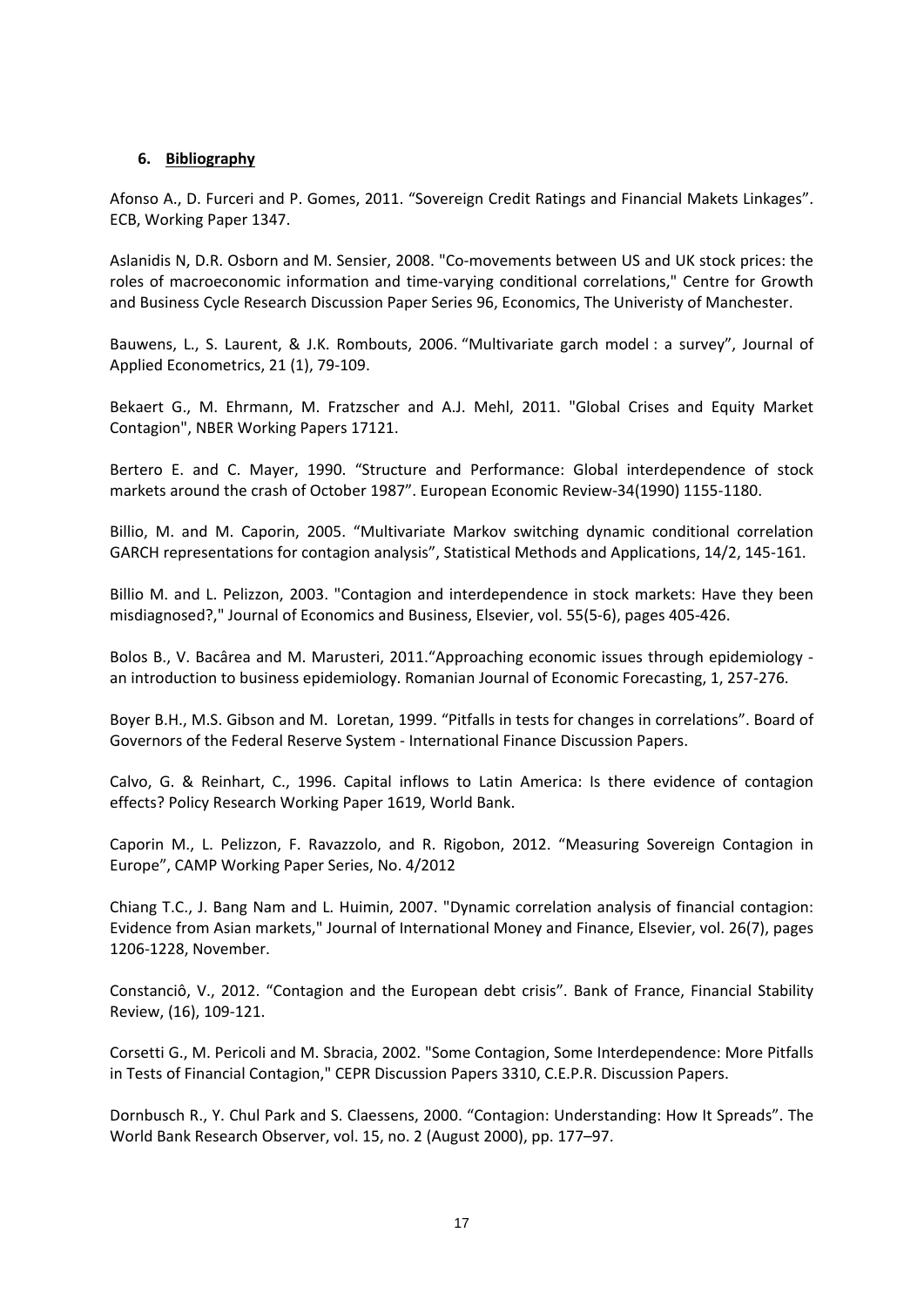Dungey M. and R. Fry, B. Gonzalez-Hermosillo and V. Martin, 2005. "Empirical modelling of contagion: a review of methodologies," Quantitative Finance, Taylor and Francis Journals, vol. 5(1), pages 9‐24.

Dungey M. and D.Zhumabekova, 2001. "Testing for contagion using correlations: some words of caution," Pacific Basin Working Paper Series 01‐09, Federal Reserve Bank of San Francisco.

Edwards, S., 2000. "Contagion", University California Los Angeles and National Bureau of Economic Research.

Eichengreen B., A.K. Rose and C. Wyplosz, 1996. "Contagious Currency Crises," CEPR Discussion Papers 1453, C.E.P.R. Discussion Papers.

Forbes K.J., 2012. "The Big C; identifying and mitigating contagion", MIT‐Sloan School of Management.

Forbes K.J. and R. Rigobon, 2001. "Contagion in Latin America: Definitions, Measurement, and Policy Implications," Journal of LACEA Economica, LACEA.

Forbes K.J. and R. Rigobon, 2002. "No Contagion, Only Interdependence: Measuring Stock Market Comovements," Journal of Finance, American Finance Association, vol. 57(5), pages 2223‐2261, October.

Hwang Y.‐S. and H.‐G. Min, 2011. "Dynamic Correlation Analysis of US Financial Crisis and Contagion: Evidence from Four OECD countries".

Kazi I., A., and K. Guesmi and O. Kaabia, 2011. "Contagion Effects of Financial Crisis on OECD Stock Makets". Open‐Assessement E‐Journal, Discussion Paper. No 2011‐15.

King M. and E. Sentana and S. Wadhwani, 1994. "Volatility and Links between National Stock Markets," Econometrica, Econometric Society, vol. 62(4), pages 901‐33, July.

King, M. and S. Wadhwani, 1990. "Transmission of Volatility between Stock Markets," Review of Financial Studies, Oxford University Press for Society for Financial Studies, vol. 3(1), pages 5‐33. Longin F. and B. Solnik, 1995. "Is the correlation in international equity returns constant: 1960-1990?". Journal of International Money and Finance, Vol. 14, No. 1, pp.3‐26.

Luukkonen R. and P. Saikkonen and T. Teräsvirta, 1988. "Testing linearity against smooth transition autoregressive models", Biometrika, 75(3), 491‐499.

Masson P.R., 1998. "Contagion‐Monsoonal Effects, Spillovers, and Jumps Between Multiple Equilibria," IMF Working Papers 98/142, International Monetary Fund.

Mink M. and J. de Haan, 2012. "Contagion during the Greek Sovereign Debt Crisis," DNB Working Papers 335, Netherlands Central Bank, Research Department.

Missio S. and S. Watzaka. (2012). Financial Contagion and the European Debt Crisis. Working Paper 3554, CESifo.